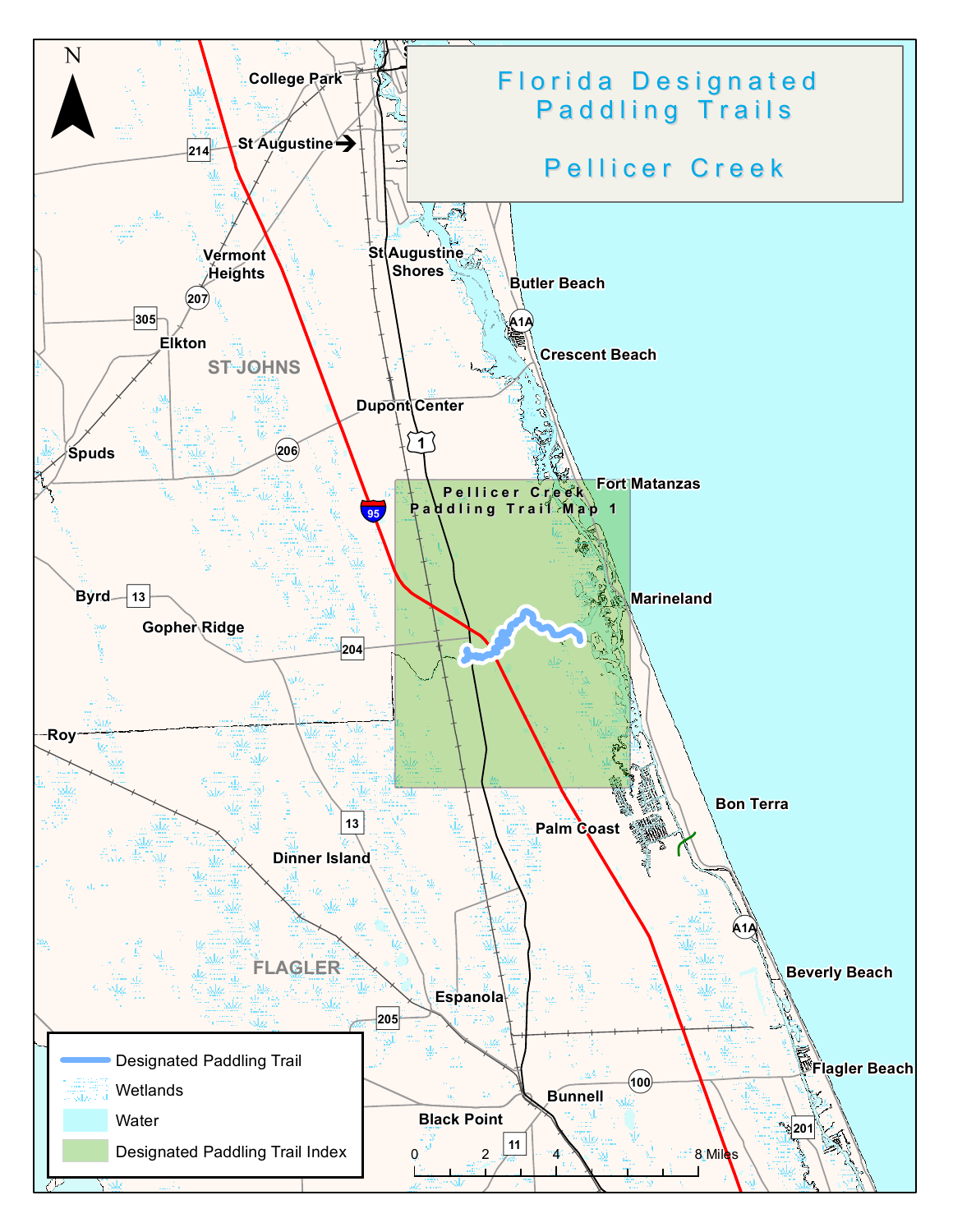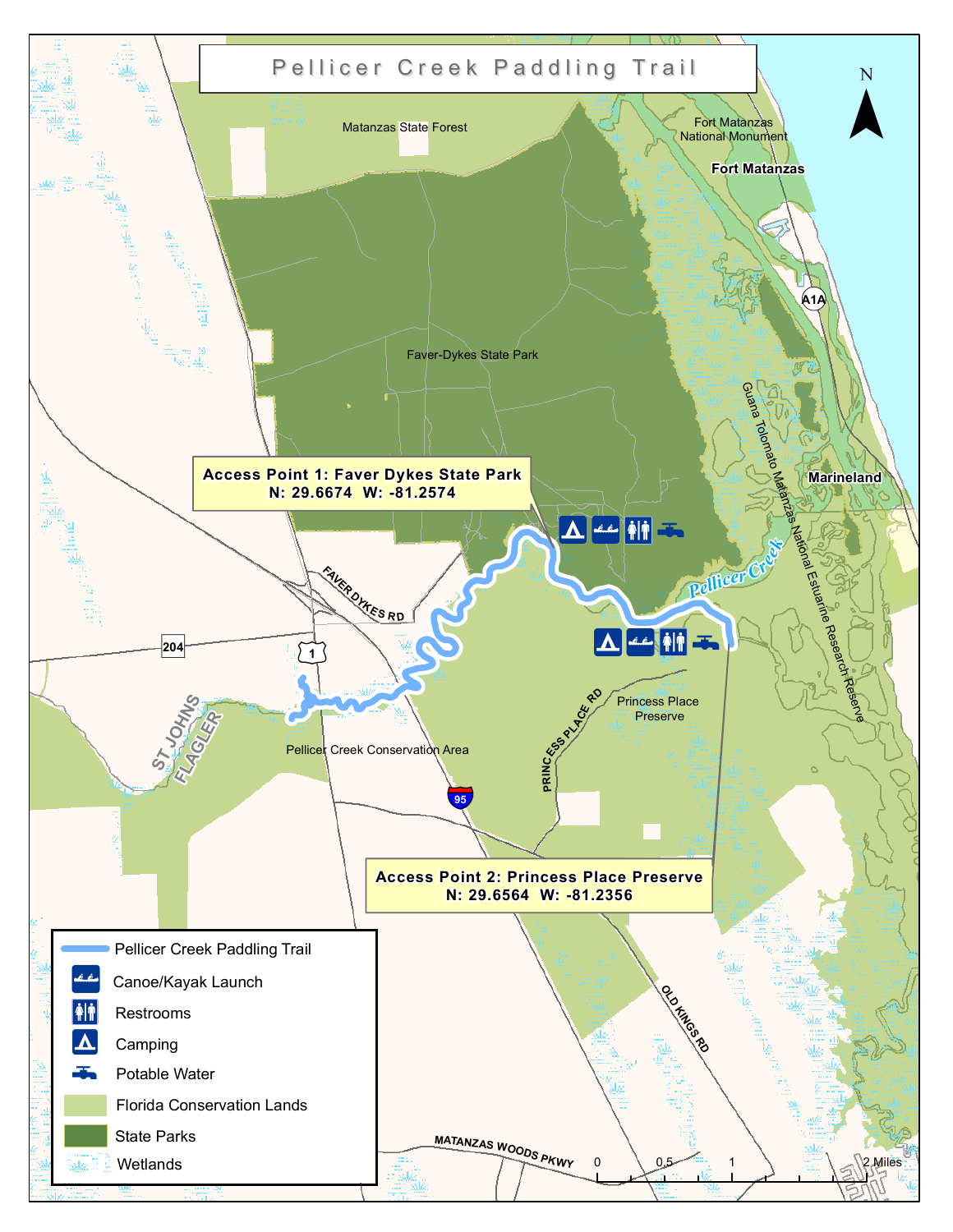



### **The Waterway**

Pellicer Creek is one of the most pristine estuarine tidal marshes on the east coast of Florida with abundant salt and fresh water fish, and excellent wildlife viewing. The creek flows between two sites on the Great Florida Birding Trail, [Faver-Dykes State Park](http://floridabirdingtrail.com/index.php/trip/trail/Faver-Dykes_State_Park/) and the [Princess Place Preserve.](http://floridabirdingtrail.com/index.php/trip/trail/Princess_Place_Preserve/) More than 100 bird species, including colorful warblers, can be spotted during the spring and fall migrations. Eagles and falcons return to nest each year, and resident herons, egrets and wood storks can be seen year round. Pellicer Creek, once called Woodcutters Creek, was at one time home to a large timber mill. The remnants of an old bridge associated with the timber era are still visible between I-95 and US-1. Pellicer Creek was used to haul timber and turpentine out to the Mantanzas River and onward to St. Augustine. The creek is named for Francisco Pellicer, an early Spanish resident of the area and owner of a large and prosperous plantation.

# **The Paddling Experience**

Beginning paddlers will be comfortable on this calm stream making an out and back trip of any length desired. Both [Faver-Dykes State Park](https://www.floridastateparks.org/park/Faver-Dykes) and [Princess Place Preserve](http://www.flaglercounty.org/Facilities/Facility/Details/18) offer scenic access points and canoe/kayak rentals. Paddle east from either facility to the Pellicer flats and Matanzas River or west until the waterway dwindles into a jungle-like setting and return to your starting spot. Paddling west from Faver Dykes to the creek's end is about a 6.5 mile roundtrip.

## **Access Points**

**Choose to begin your trip and return to same launch at either Faver-Dykes State Park or Princess Place Preserve.**

## **Outfitters and Shuttle Service**

Canoes and kayaks can be rented at both Faver Dykes State Park and Princess Place Preserve



 *Faver Dykes State Park Launch Pellicer Creek, photos FWC*